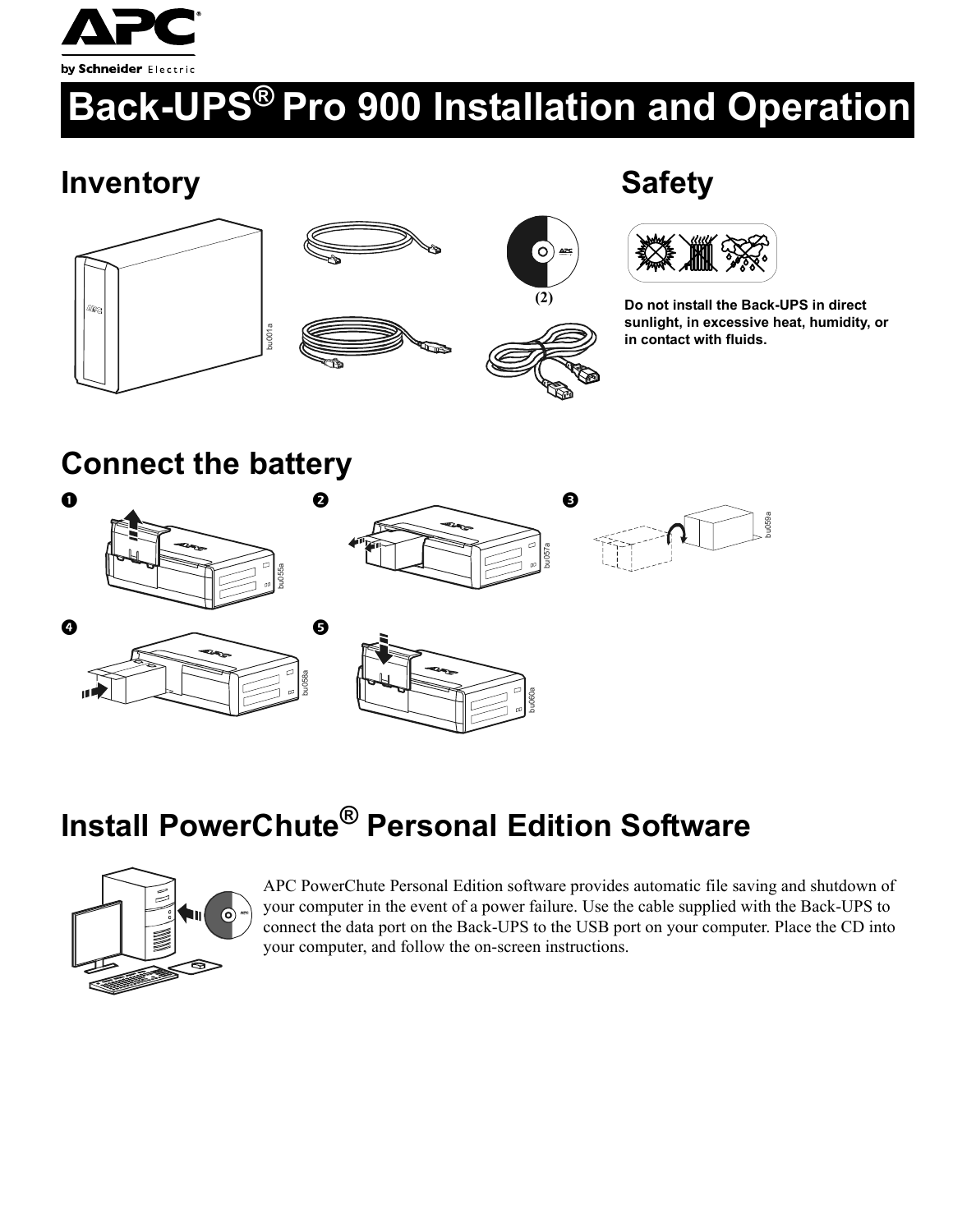### **Connect the equipment**

### **Battery Backup and Surge Protected outlets**

When the Back-UPS is receiving input power, the Battery Backup with Surge Protection outlets will supply power to connected equipment. During a power outage or other utility problems, the Battery Backup outlets receive power for a limited time from the Back-UPS.

Connect equipment such as printers, fax machines, scanners, or other peripherals that do not need battery backup power to the Surge Protection Only outlets. These outlets provide full-time protection from surges even if the Back-UPS is switched OFF.

#### **Master and Controlled outlets**

To conserve electricity, when the device connected to Master Outlet goes into Sleep or Standby mode, or turns Off, the Controlled device(s) will shut down as well, saving electricity.

Connect a master device, such as a desktop

computer or audio/visual receiver to the Master

outlet. Connect peripheral devices such as a printer, speakers, or a scanner to the Controlled outlets.

| <b>O</b> USB and Serial Data port                                                                  | To use PowerChute Personal Edition, connect the supplied USB software cable or optional serial<br>cable (not included).                                                                                                                                          |
|----------------------------------------------------------------------------------------------------|------------------------------------------------------------------------------------------------------------------------------------------------------------------------------------------------------------------------------------------------------------------|
| ports                                                                                              | <b>2</b> Telephone cable surge-protected Connect a telephone cable to the IN port, and connect a modem to the OUT port.                                                                                                                                          |
| <b>8</b> Surge Protected outlets,<br>controlled by the Master outlet                               | These outlets are protected from electrical surges, and will disconnect from utility power during a<br>power outage, or if the Master device goes into Sleep or Standby mode.                                                                                    |
| <b>4</b> Surge Protected outlets                                                                   | These outlets provide full-time surge protection, even when the unit is turned off. Connect<br>equipment such as printers and scanners that do not require battery backup protection.                                                                            |
| <b>6</b> AC power outlet                                                                           | Connect the unit to utility power, use the supplied power cord.                                                                                                                                                                                                  |
| <b>6</b> Battery Backup outlets with<br><b>Surge Protection</b>                                    | During a power outage or other utility problems, these outlets provide power from battery.<br>Connect critical equipment such as desktop computer, computer monitor, modem or other data<br>sensitive devices into these outlets.                                |
| <b>O</b> Battery Backup outlet with Surge<br>Protection, controlled by the<br><b>Master outlet</b> | These outlets will supply battery power to the connected equipment during a power outage.<br>Power will be disconnected to these outlets if the Master device goes into Sleep or Standby<br>mode. Connect equipment such as a computer monitor to these outlets. |
| <b>8</b> Master outlet                                                                             | Connect the master device to this outlet, in most scenarios, this will be the main computer.                                                                                                                                                                     |
| <b>O</b> In & Out Ethernet surge-<br>protected ports                                               | Use an Ethernet cable to connect a cable modem to the IN port, and connect a computer to the<br>OUT port.                                                                                                                                                        |
| <b>Circuit breaker</b>                                                                             | Use to reset the system after an overload or short circuit.                                                                                                                                                                                                      |

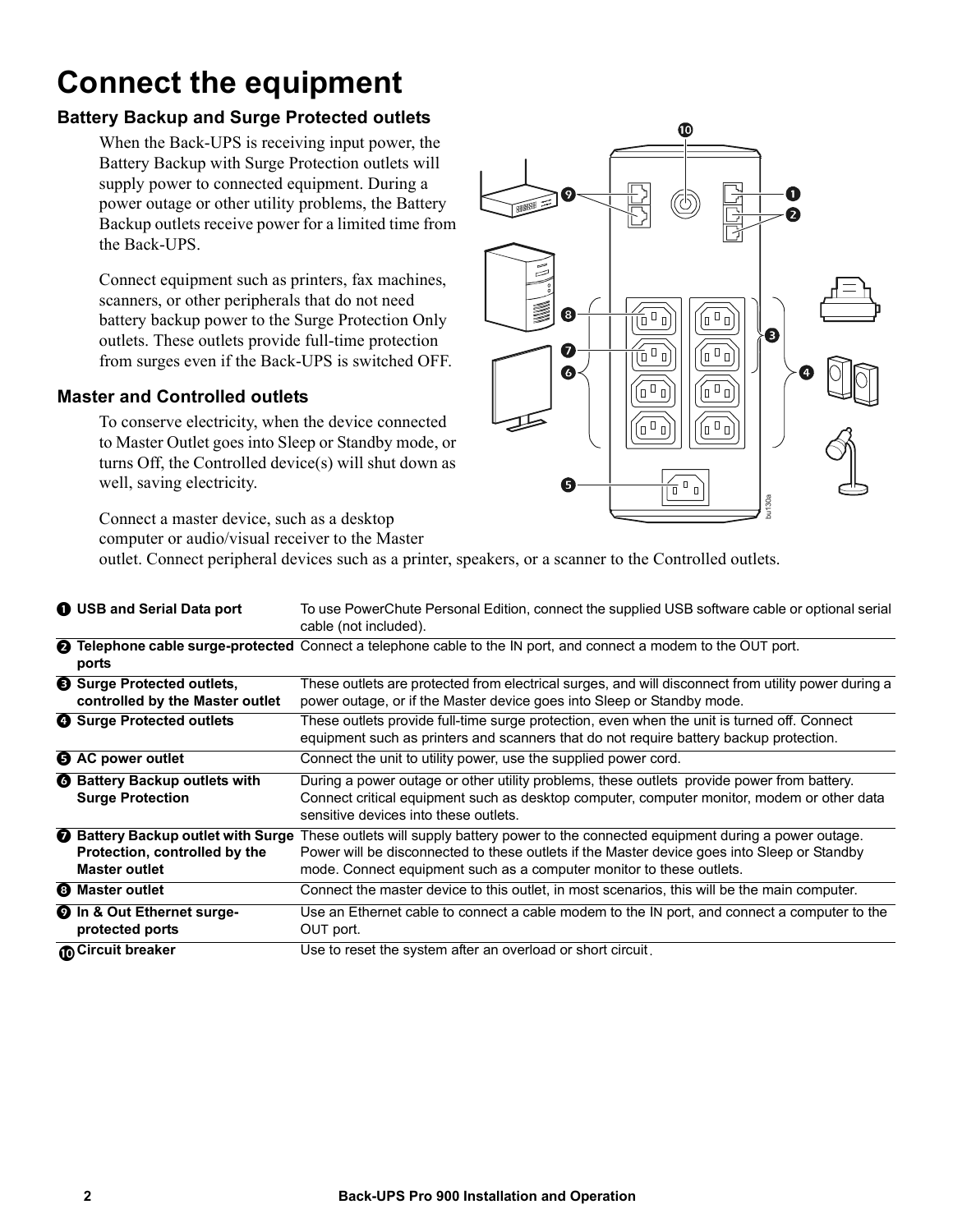### **Operation**

### **Power-Saving Function**



To conserve electricity, configure the Back-UPS to recognize a Master device, such as a desktop computer or an A/V receiver, and Controlled peripheral devices, such as a printer, speakers, or a scanner. When the Master device goes into Sleep or Standby mode, or is switched OFF, the Controlled device(s) will be switched off as well, saving electricity.

**Enable the Power-Saving function.** Press and hold MUTE and DISPLAY simultaneously for two seconds. The Back-UPS will beep to indicate that the feature is enabled. The leaf icon on the display will illuminate.

**Disable the Power-Saving function.** Press and hold MUTE and DISPLAY simultaneously for two seconds. The Back-UPS will beep to indicate that the feature is disabled. The leaf icon on the display will darken.

**Setting the threshold.** The amount of power used by a device in Sleep or Standby mode varies between devices. It may be necessary to adjust the threshold at which the Master outlet signals the Controlled outlets to shut down.

- 1. Ensure a master device is connected to the Master outlet. Put that device into Sleep or Standby mode, or turn it OFF.
- 2. Press DISPLAY and MUTE simultaneously and hold for six seconds, until the leaf icon flashes three times and the Back-UPS beeps three times.
- 3. The Back-UPS will now recognize the threshold level of the Master device and save it as the new threshold setting.

#### **Power-Saving Display**

The display interface can be configured to be continuously illuminated, or to save energy, it can be configured to darken after a period of inactivity.

- 1. Full Time Mode: Press and hold DISPLAY for two seconds. The display will illuminate and the Back-UPS will beep to confirm the Full-Time mode.
- 2. Power-Saving Mode: Press and hold DISPLAY for two seconds. The display will darken and the Back-UPS will beep to confirm the Power-Saving mode. While in Power-Saving Mode, the display will illuminate if a button is pressed, it then darkens after 60 seconds of no activity.

#### **Unit sensitivity**

Adjust the sensitivity of the Back-UPS to control when it will switch to battery power; the higher the sensitivity, the more often the Back-UPS will switch to battery power.

- 1. Ensure the Back-UPS is connected to utility power, but is OFF.
- 2. Press and hold the POWER button for six seconds. The LOAD CAPACITY bar will flash on and off, indicating that the Back-UPS is in programming mode.
- 3. Press POWER again to rotate through the menu options. Stop at selected sensitivity. The Back-UPS will beep to confirm the selection.

Low sensitivity **Medium sensitivity (Default)** High sensitivity High sensitivity



156-300 Vac 176-294 Vac 176-288 Vac

 $\overline{\phantom{a}}$ 

*Input voltage is extremely low or The Back-UPS frequently switches to The connected equipment is high. (Not recommended for computer loads.) battery power.*

*sensitive to voltage fluctuations.*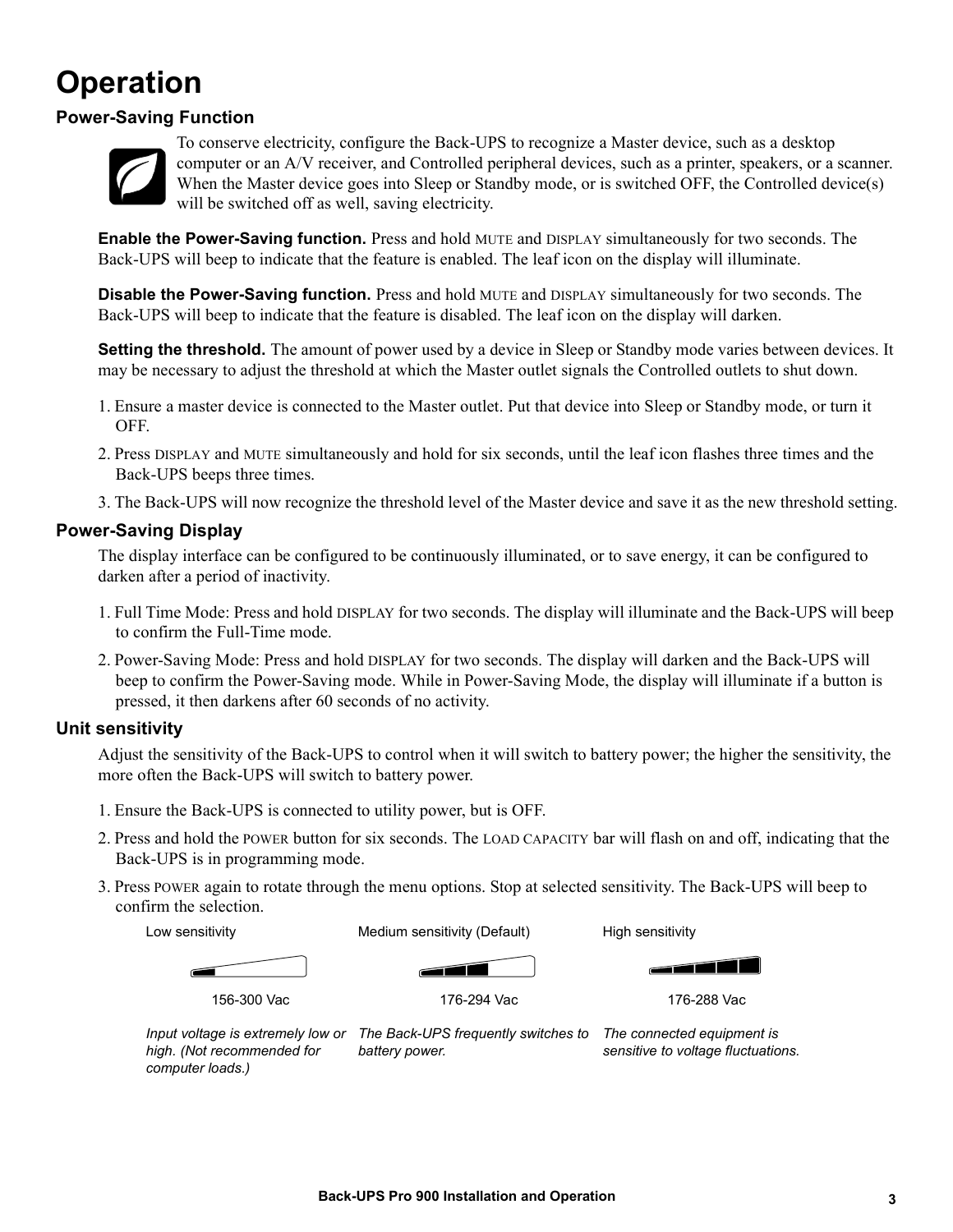### **Front Panel Buttons and Display Interface**

Use the three buttons on the front panel of the Back-UPS and the display interface to configure the Back-UPS.



| On Line-The Back-UPS is supplying conditioned utility power to connected equipment                                                                                                                                                                                                                                        |  |  |  |  |  |  |  |
|---------------------------------------------------------------------------------------------------------------------------------------------------------------------------------------------------------------------------------------------------------------------------------------------------------------------------|--|--|--|--|--|--|--|
| Power-Saving-Master and Controlled outlets are enabled, saving power when the master device goes into<br>sleep or standby mode                                                                                                                                                                                            |  |  |  |  |  |  |  |
| Load Capacity-The load is indicated by the number of sections illuminated, one to five. Each bar represents<br>20% of the load.                                                                                                                                                                                           |  |  |  |  |  |  |  |
| Battery Charge-The battery charge level is indicated by the number of sections illuminated. When all five<br>blocks are illuminated, the Back-UPS is at full charge. When one block is filled, the Back-UPS is near the end of<br>its battery capacity, the indicator will flash and the Back-UPS will beep continuously. |  |  |  |  |  |  |  |
| Overload—The power demand from the load has exceeded the capacity of the Back-UPS.                                                                                                                                                                                                                                        |  |  |  |  |  |  |  |
| Event—The event counter shows the number of events that occurred that caused the Back-UPS to switch to<br>on-battery operation.                                                                                                                                                                                           |  |  |  |  |  |  |  |
| Automatic Voltage Regulation-The Back-UPS can compensate for high or low input voltage.                                                                                                                                                                                                                                   |  |  |  |  |  |  |  |
| When illuminated, the Back-UPS is compensating for low input voltage.                                                                                                                                                                                                                                                     |  |  |  |  |  |  |  |
| When illuminated, the Back-UPS is compensating for high input voltage.                                                                                                                                                                                                                                                    |  |  |  |  |  |  |  |
| Input voltage.                                                                                                                                                                                                                                                                                                            |  |  |  |  |  |  |  |
| Output voltage.                                                                                                                                                                                                                                                                                                           |  |  |  |  |  |  |  |
| System Faults—The system has a fault. The fault number will illuminate on the display interface. See "System"<br>Faults" on page 5.                                                                                                                                                                                       |  |  |  |  |  |  |  |
| <b>Mute—If the line through the speaker icon is illuminated, the audible alarm has been turned off.</b>                                                                                                                                                                                                                   |  |  |  |  |  |  |  |
| Replace Battery-The battery is not connected or is nearing the end of its useful life. Replace the battery.                                                                                                                                                                                                               |  |  |  |  |  |  |  |
| On Battery-The Back-UPS is supplying battery backup power to the connected equipment, it will beep four<br>times every 30 seconds.                                                                                                                                                                                        |  |  |  |  |  |  |  |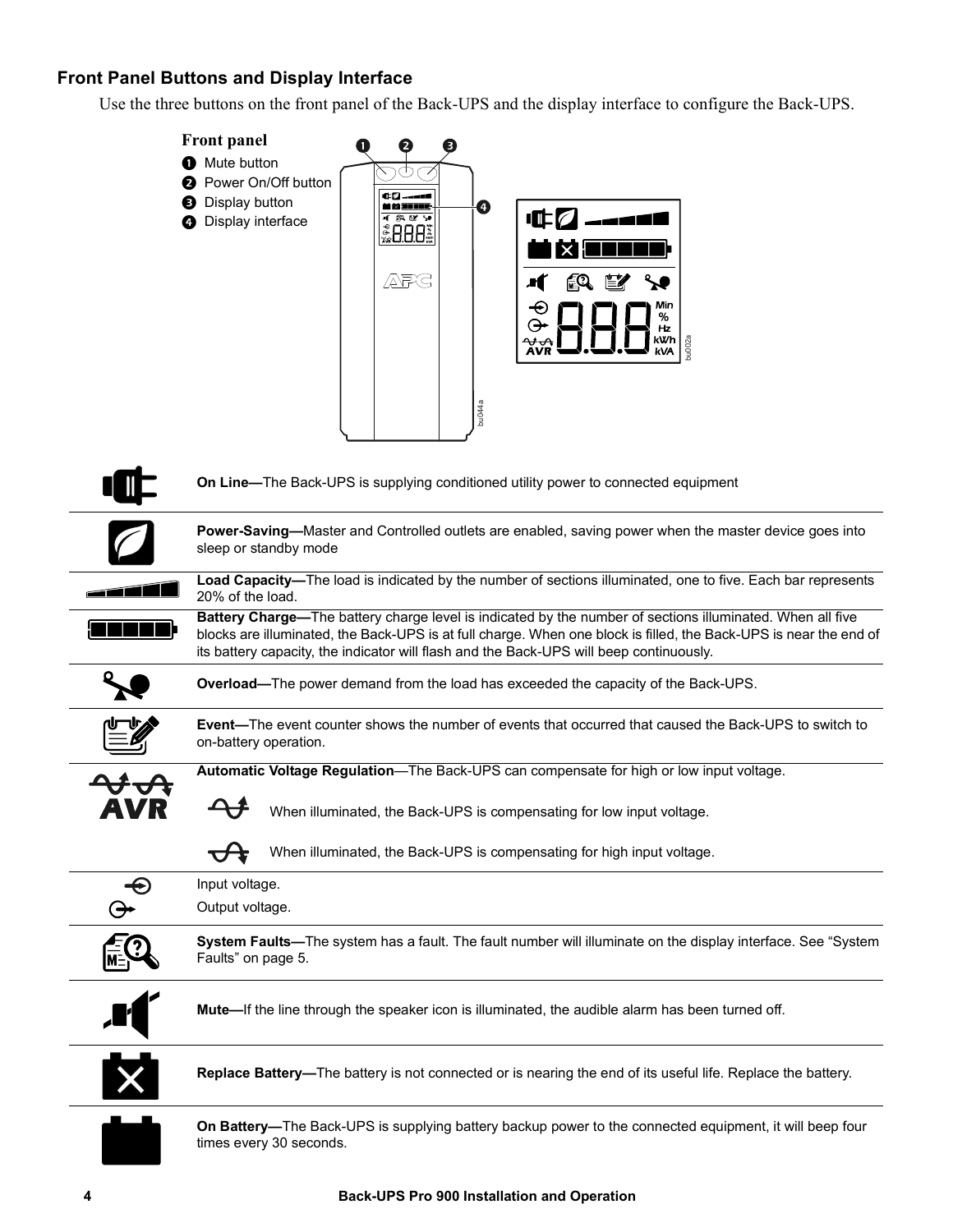### **Warnings and System Faults**

### **Audible Warnings**

| <b>Four Beeps Every 30 Seconds</b>       | Back-UPS is running on battery. You should consider saving any work in progress.                 |  |  |
|------------------------------------------|--------------------------------------------------------------------------------------------------|--|--|
| <b>Continuous Beeping</b>                | Low battery condition and battery run-time is very low. Promptly save any work in progress, exit |  |  |
|                                          | all open applications, and shut down the operating system.                                       |  |  |
| <b>Continuous tone</b>                   | Battery Backup outputs are overloaded.                                                           |  |  |
| <b>Chirps for 1 Minute every 5 hours</b> | Battery fails the automatic diagnostic test and should be replaced.                              |  |  |

### **Warning Icons**

| If these icons are<br>illuminated | This may be the problem.                                                                                                                                                                                                                     |  |  |  |  |
|-----------------------------------|----------------------------------------------------------------------------------------------------------------------------------------------------------------------------------------------------------------------------------------------|--|--|--|--|
|                                   | The Back-UPS is operating on utility power, but is overloaded. Disconnect one of the items<br>connected to the Back-UPS. If the Overload icon stops flashing, the Back-UPS is no longer<br>overloaded and will continue to operate normally. |  |  |  |  |
|                                   | The Back-UPS is operating on battery power, but is overloaded. Disconnect one of the items<br>connected to the Back-UPS. If the Overload icon stops flashing, the Back-UPS is no longer<br>overloaded and will continue to operate normally. |  |  |  |  |
| X.                                | The Back-UPS is operating on utility power, but the battery is not functioning properly. Contact APC<br>Customer Service to order a replacement battery. See "Replacement Battery" on page 8.                                                |  |  |  |  |
|                                   | The Back-UPS is operating on battery power and the battery power is getting low. Shut down all<br>connected equipment to avoid losing an unsaved data. When possible, connect the Back-UPS to                                                |  |  |  |  |

utility power to recharge the batter.

#### **System Faults**

The Back-UPS will display these fault messages. For faults F01 and F02, contact APC Technical Support.

|                                                   |       | <b>F01</b>  | On-Battery Overload      | Turn the Back-UPS off. Disconnect non-essential<br>equipment from the Battery Backup outlets and the turn<br>Back-UPS on. |
|---------------------------------------------------|-------|-------------|--------------------------|---------------------------------------------------------------------------------------------------------------------------|
|                                                   |       | F02         | On-Battery Output Short  | Turn the Back-UPS off. Disconnect non-essential<br>equipment from the Battery Backup outlets and the turn<br>Back-UPS on. |
|                                                   |       | <b>F03</b>  | On-Battery Xcap Overload |                                                                                                                           |
| $\bigtriangleup_{\mathsf{MANUAL}}^{\mathsf{SEE}}$ |       | F04         | Clamp Short              |                                                                                                                           |
|                                                   |       | <b>F05</b>  | <b>Charge Fault</b>      |                                                                                                                           |
|                                                   |       | <b>F06</b>  | Relay Welding            | Faults F03-F09 cannot be corrected by the user, contact<br>APC Technical Support for assistance.                          |
|                                                   | u088a | ${\bf F07}$ | Temperature              |                                                                                                                           |
|                                                   |       | F08         | Fan Fault                |                                                                                                                           |
|                                                   |       | F09         | <b>Internal Fault</b>    |                                                                                                                           |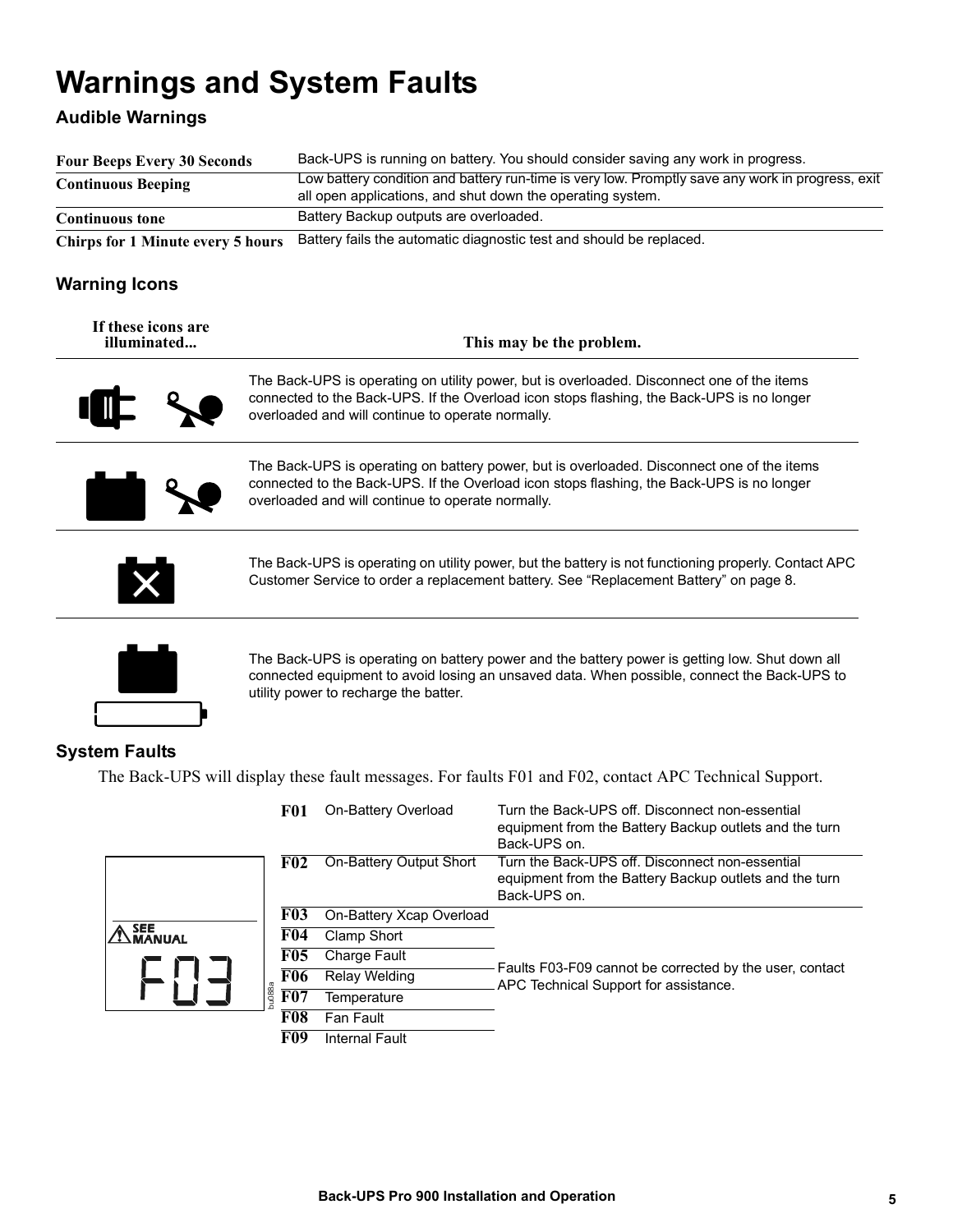### **Function Button Quick-Reference**

| <b>Function</b>                               | <b>Button</b> | <b>Timing</b><br>(seconds) | <b>UPS</b><br><b>Status</b> | <b>Description</b>                                                                                                                                                                                                                                                                                       |
|-----------------------------------------------|---------------|----------------------------|-----------------------------|----------------------------------------------------------------------------------------------------------------------------------------------------------------------------------------------------------------------------------------------------------------------------------------------------------|
| Power<br>Power On                             | む             | 0.2                        | Off                         | Press POWER to start receiving input utility power. If A/C input<br>power is not available, the Back-UPS will run on battery power.                                                                                                                                                                      |
| Power Off                                     | し             | $\overline{2}$             | On                          | The Back-UPS is not receiving input utility power, but is providing<br>surge protection.                                                                                                                                                                                                                 |
| <b>Display</b>                                |               |                            |                             |                                                                                                                                                                                                                                                                                                          |
| Status Inquiry                                |               | 0.2                        | On                          | Verify the status or condition of the Back-UPS. The LCD will<br>illuminate for 60 seconds.                                                                                                                                                                                                               |
| Full-Time/Power-<br>Saving mode               | ≕             | $\mathfrak{2}$             | On                          | The LCD will illuminate and the Back-UPS will beep to confirm the<br>Full-Time mode. The LCD will darken and the Back-UPS will beep<br>to confirm the Power-Saving mode. While in Power-Saving Mode,<br>the LCD will illuminate if a button is pressed, then darkens after 60<br>seconds of no activity. |
| <b>Mute</b>                                   |               |                            |                             |                                                                                                                                                                                                                                                                                                          |
| <b>Event Specific</b>                         |               | 0.2                        | On                          | Disable any audible alarms caused by an event.                                                                                                                                                                                                                                                           |
| General Status Enable/<br><b>Disable</b>      |               | $\overline{2}$             | On                          | Enable or disable the audible alarms. The Mute icon will illuminate<br>and the Back-UPS will beep one time. The Mute function will not<br>activate unless the Back-UPS is operating on battery power.                                                                                                    |
| Sensitivity                                   | (l)           | 6                          | Off                         | The Load Capacity icon will blink, indicating that the Back-UPS is<br>in programming mode. Use the POWER button to scroll through<br>Low, Medium, and High, stop at selected sensitivity. The Back-<br>UPS will beep to confirm selection. See Configuration for details.                                |
| Master/Controlled<br>outlet Enable/Disable    |               | $\overline{2}$             | On                          | The leaf icon will darken indicating that the Master Outlet feature is<br>disabled or illuminate to indicate the Master Outlet feature is<br>enabled. The Back-UPS will beep once.                                                                                                                       |
| Master/Enable<br><b>Threshold Calibration</b> |               | 6                          | On                          | While calibrating the threshold setting, the device connected to the<br>Master Outlet should be turned off or placed in Standby or Sleep<br>mode. Upon completion, Power-Saving icon will flash 3 and beep<br>3 times.                                                                                   |
| Self-Test (manual)                            | $\bigcirc$    | 6                          | On                          | The Back-UPS will perform a test of the internal battery. Note: This<br>will happen automatically when the Back-UPS is turned ON.                                                                                                                                                                        |
| <b>Event Reset</b>                            |               | 0.2                        | On                          | When the Event screen is visible, press and hold DISPLAY, then<br>press POWER, to clear the utility failure event counter.                                                                                                                                                                               |
| <b>Fault Reset</b>                            | $\mathcal{L}$ | $\overline{2}$             | Fault                       | After a fault has been identified, press POWER to remove the<br>visual indication and return to standby status.                                                                                                                                                                                          |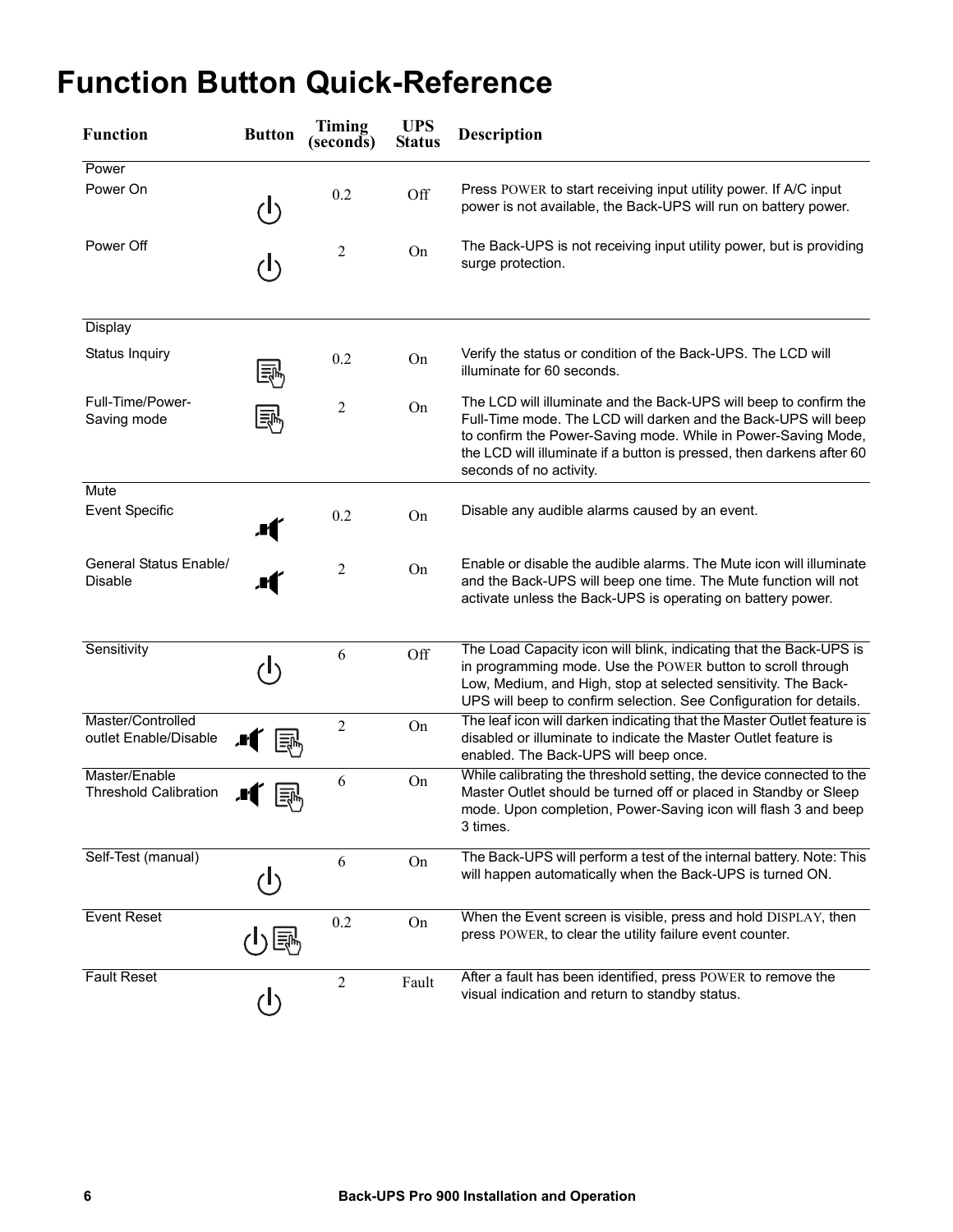### **Troubleshooting**

| Problem                                                                                                                   | <b>Possible Cause</b>                                                                                                                                                                                                     | <b>Corrective Action</b>                                                                                                                                                                                                   |
|---------------------------------------------------------------------------------------------------------------------------|---------------------------------------------------------------------------------------------------------------------------------------------------------------------------------------------------------------------------|----------------------------------------------------------------------------------------------------------------------------------------------------------------------------------------------------------------------------|
| Back-UPS will not switch on.                                                                                              | The Back-UPS is not connected to utility<br>power.                                                                                                                                                                        | Ensure that the Back-UPS is securely connected<br>to an AC outlet.                                                                                                                                                         |
|                                                                                                                           | The circuit breaker has been tripped.                                                                                                                                                                                     | Disconnect non-essential equipment from the<br>Back-UPS. Reset the circuit breaker. Re-connect<br>equipment one item at a time. If the circuit<br>breaker is tripped again, disconnect the device<br>that caused the trip. |
|                                                                                                                           | The internal battery is not connected.                                                                                                                                                                                    | Connect the battery.                                                                                                                                                                                                       |
|                                                                                                                           | The utility input voltage is out of range.                                                                                                                                                                                | Adjust the transfer voltage and sensitivity range.                                                                                                                                                                         |
| The Back-UPS does not<br>provide power during a utility<br>power outage.                                                  | Ensure that essential equipment is not<br>plugged into a SURGE ONLY outlet.                                                                                                                                               | Disconnect equipment from the SURGE ONLY<br>outlet and re-connect to a Battery Backup outlet.                                                                                                                              |
| to utility power.                                                                                                         | The Back-UPS is operating on The plug has partially pulled out of the wall<br>battery power, while connected outlet, the wall outlet is no longer receiving<br>utility power, or the circuit breaker has been<br>tripped. | Ensure that the plug is fully inserted into the<br>wall outlet. Ensure that the wall outlet is<br>receiving utility power by checking it with<br>another device.                                                           |
|                                                                                                                           | The Back-UPS is performing an automatic<br>self test.                                                                                                                                                                     | No action is necessary.                                                                                                                                                                                                    |
|                                                                                                                           | The utility input voltage is out of range, the<br>frequency is out of range, or the waveform<br>is distorted.                                                                                                             | Adjust the transfer voltage and sensitivity range.                                                                                                                                                                         |
| The Back-UPS does not<br>provide the expected amount of improperly loaded.<br>backup time.                                | Battery Backup outlets may be fully or                                                                                                                                                                                    | Disconnect non-essential equipment from the<br>Battery Backup outlets and connect the<br>equipment to SURGE ONLY outlets.                                                                                                  |
|                                                                                                                           | The battery was recently discharged due to a<br>power outage and has not fully recharged.                                                                                                                                 | Charge the battery cartridge for 16 hours.                                                                                                                                                                                 |
|                                                                                                                           | The battery has reached the end of its useful<br>life.                                                                                                                                                                    | Replace the battery.                                                                                                                                                                                                       |
| The REPLACE BATTERY<br>indicator is illuminated.                                                                          | The battery has reached the end of its useful<br>life.                                                                                                                                                                    | Replace the battery.                                                                                                                                                                                                       |
| The OVERLOAD indicator is<br>illuminated.                                                                                 | The equipment connected to the Back-UPS<br>is drawing more power than the Back-UPS<br>can provide.                                                                                                                        | Disconnect non-essential equipment from the<br>Battery Backup outlets and connect the<br>equipment to SURGE ONLY outlets.                                                                                                  |
| The SYSTEM FAULT indicator is There is an internal fault.<br>illuminated, all the front panel<br>indicators are flashing. |                                                                                                                                                                                                                           | Determine which internal fault message is<br>displayed by matching the number displayed on<br>the LCD with the corresponding Fault Message<br>(see System Faults) and contact APC Technical<br>Support.                    |
| Power is not supplied to some<br>outlets.                                                                                 | Power to the Controlled outlets has<br>intentionally been turned off.                                                                                                                                                     | Confirm that the correct peripherals are<br>connected to Controlled outlets. If this feature is<br>not desired, disable the Power-Saving Master<br>and Controlled outlets.                                                 |
| supplying power, even though<br>the Master device is not in sleep<br>mode.                                                | The Controlled outlets are not The Master Outlet threshold may be<br>incorrectly set.                                                                                                                                     | Adjust the threshold when the Master outlet<br>signals the Controlled outlets to shut down.                                                                                                                                |